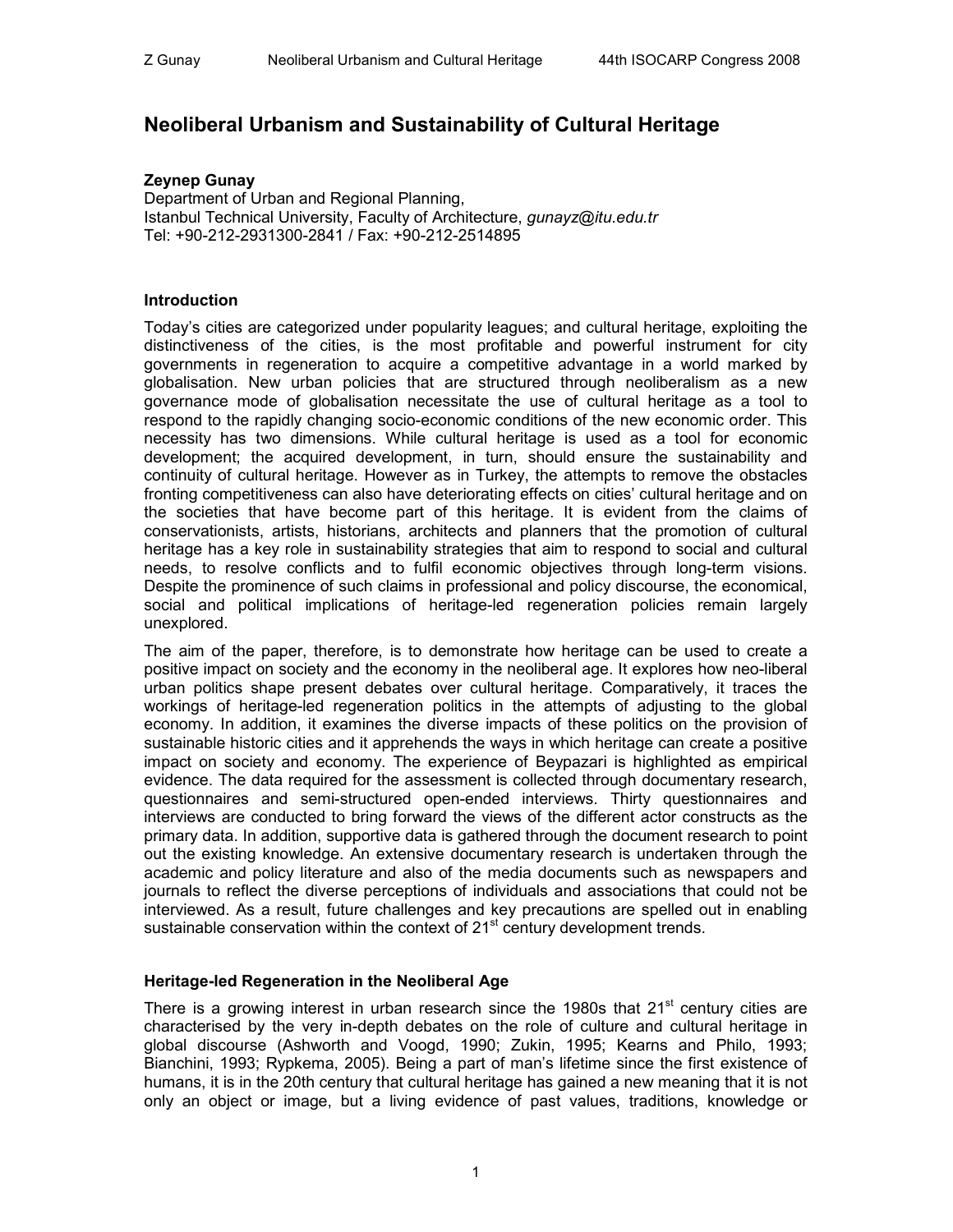lifestyles for future generations. Furthermore, it is an expression of the ways of living developed by a community and passed on from generation to generation, including customs, practices, places, objects, artistic expression and values.

Although there is a vital progress in constructing new ways of defining conservation and initiating new conservation strategies –as the shift from the museum-phenomenon to active conservation- throughout the history, some domains of conservation practice still remain problematic. Under the current circumstances of globalisation, it will be even more problematic especially in the developing countries which are under ambitious challenge of acquiring a competitive advantage in a world marked by globalisation. Because as indicated by Brenner and Theodore (2002) and Jessop (2002) cities have become the incubators for many of the major political and ideological strategies with the dominance of neoliberalism through which city space have been increasingly restructured by market-oriented economic growth and elite consumption practices. Within this eternal competition, capitalized culture has become the new orthodoxy for city governments' regeneration scenarios more than ever as an important catalyst for economic development and creative promises. This is the embracement of the role of culture and cultural heritage as an economic development tool rather than simply focusing on conservation as a 'symbolic economy' but as a response to those demands to regenerate the economic base of cities that have lost their ability to attract inward investment (Ashworth and Voogd, 1990; Zukin, 1995). Lipietz (1994, p.35) defines this process as a struggle between "*defenders of the old space*" and "*defenders of the new space*". According to Negussie (2006), this interaction results in the production of new territorial formation where old geographies eclectically combined with projected spaces, and where the local eclectically combined with the global. Thus, the conservation practice should have combat with wars, crisis, natural disasters before 1970s; today it should cope with rapidly changing urban development scenarios, foreign investment, uneven development, large-scale development, shopping malls etc.; in short, the real estate sector.

Regarding the discussions above, the implications of this new definition can be broken down into four with reference to the reviewed literature: the shift from cultural assets to cultural heritage; the shift from regeneration-led conservation to conservation-led regeneration; the shift from state-governance to entrepreneurial governance and the shift from citizens to users.

#### *From cultural assets to cultural heritage: The change in the concept of assets to be conserved resulted in the interpretation of history*

Despite the evidence of existence of earlier heritage studies, the appearance of the heritage phenomenon is generally placed in the latter half of the 20th century (Tunbridge and Ashworth, 1996; Harvey, 2001). Tunbridge and Ashworth (1996) define the reasons for this recent trend as the increasing proliferation of heritage studies and therefore the increasing high profile of heritage in the public mind. Different than registered historic assets by conservation reforms, heritage is part of the past which we select to put whether economic, cultural or social values. This "*value-loaded concept*" of heritage in Hardy's (1988; cited in Harvey, 2001, p. 324) words, makes heritage relate to present circumstances and selective definitions which can bring an interpretation of history. Hence, the interpretation not only changes the boundaries of culture, the owners of the history and culture; but also it affects the visions of conservation-oriented practices. The most debatable interpretation in the neoliberal age presents cultural heritage as a commodity to be traded, packaged and marketed (Zukin, 1995; Kearns and Philo, 1993; Evans, 2003).

#### *From regeneration-led conservation to conservation-led regeneration: The change in the reasons for conservation*

New urban policies that are structured through neoliberalism as a new governance mode of globalisation necessitate first, the use of cultural heritage as a tool to respond to the rapidly changing socio-economic conditions of the new economic order; and secondly, the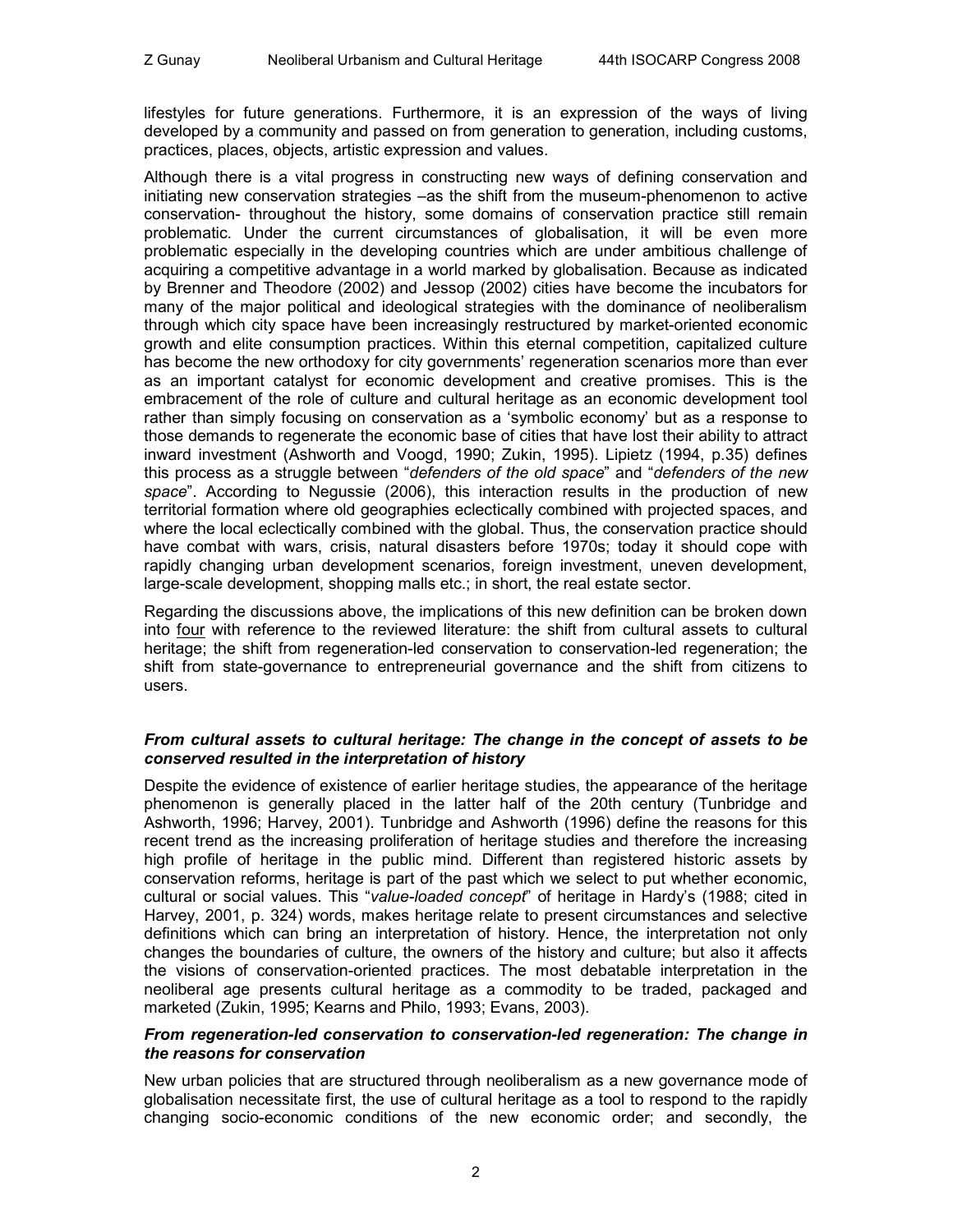contribution of conservation to develop its regenerative potential through the more economical use of the historical environment. This necessity has two dimensions that while cultural heritage is used as a tool for economic development; the acquired development, in turn, should ensure the sustainability and continuity of cultural heritage. The concept of conservation –as a goal- has already shifted towards a broader understanding –namely integrated conservation / active conservation- that it is increasingly seen as a tool to facilitate social and economic development and as a progressive catalyst to urban regeneration (Strange and Whitney, 2003; Pearce, 1994; Bizzarro and Nijkamp, 1996). However, the regeneration trends tend to undervalue the real potential of cultural assets for producing short-term economic benefits (Bianchini, 1993; Zukin, 1995; Evans, 2003). The recent practices show that this relationship occurs only in one direction and cultural heritage is used as an instrument rather than a goal. This is the change of the reasons set for conservation.

#### *From state-governance to entrepreneurial-governance: The change in the actors of governance, so as in the actors of conservation.*

It is a common view that the state's capacity for governance has changed and neoliberalism gives responsibility to governments to actively create the conditions within which entrepreneurial and competitive conduct is possible (Negussie, 2006; Jessop, 2002). This shows itself in increased promotion of privatisation through the selling of public sector assets, reduced role of the state and the law. This is the *symbolic politics* that lacks the real influence of local governments (Jessop, 2002). However, conservation is a social process that its management implies participation by various sectors relating to accountability, representation, resources, ownership and access to cultural heritage. The changing role of public institutions in heritage management results in debates on the long-term consequences of economic globalisation for cultural heritage. Privatisation can have a positive impact on cultural heritage for its re-functioning and finance of maintenance; however it can also diminish public control over its conservation (Negussie, 2006; Jessop, 2002). Symbolic politics, in this sense, threatens heritage conservation by putting pressure with demands of global market economy: Because as Jessop (2002) states, the new urban governance rarely represents local economy.

## *From citizens to users: The change in the users of heritage.*

Conservation has become more and more spatial, rather than a social issue. Changes after especially the 1990s have made heritage values serve mainly political and economic ideals within which *tourism* has become the expression model for growing importance of heritage intended only for tourists. This has emphasised the tension between globalisation and localisation of heritage in the *tourist-historic city* (Ashworth and Tunbridge, 1990). While, on one hand, an infrastructure for the purpose of attracting visitors are started to be built such as convention centres, prestige hotels, shopping malls; on the other hand, the community is isolated. Urry (2002) terms this process as a *tourist gaze* that conservation sites become postcard images of themselves by both bringing people together through common images, but at the same time separating people by social class and cultural preferences. On the contrary, conservation is not simply an architectural deliberation, but also a political, economic and social issue; because the environment cannot be divorced from the society living in. As Rogers (1982, cited in Orbasli 2000, p.2) suggests "*we are infact conserving cultures not buildings*". Within that context, urban regeneration projects in historic sites are argued to have limited context that they lack social goals and generally end up with gentrification (Bianchini, 1993; Pearce, 1994; Tunbridge and Ashworth, 1996).

Thus, cultural heritage has been put at the heart of the urban development and the regeneration strategies in the neoliberal age for attracting tourism, encouraging business enterprises, securing inward investment and regenerating local economy. At the same time, the attempts to remove the obstacles fronting growing global cities have started to have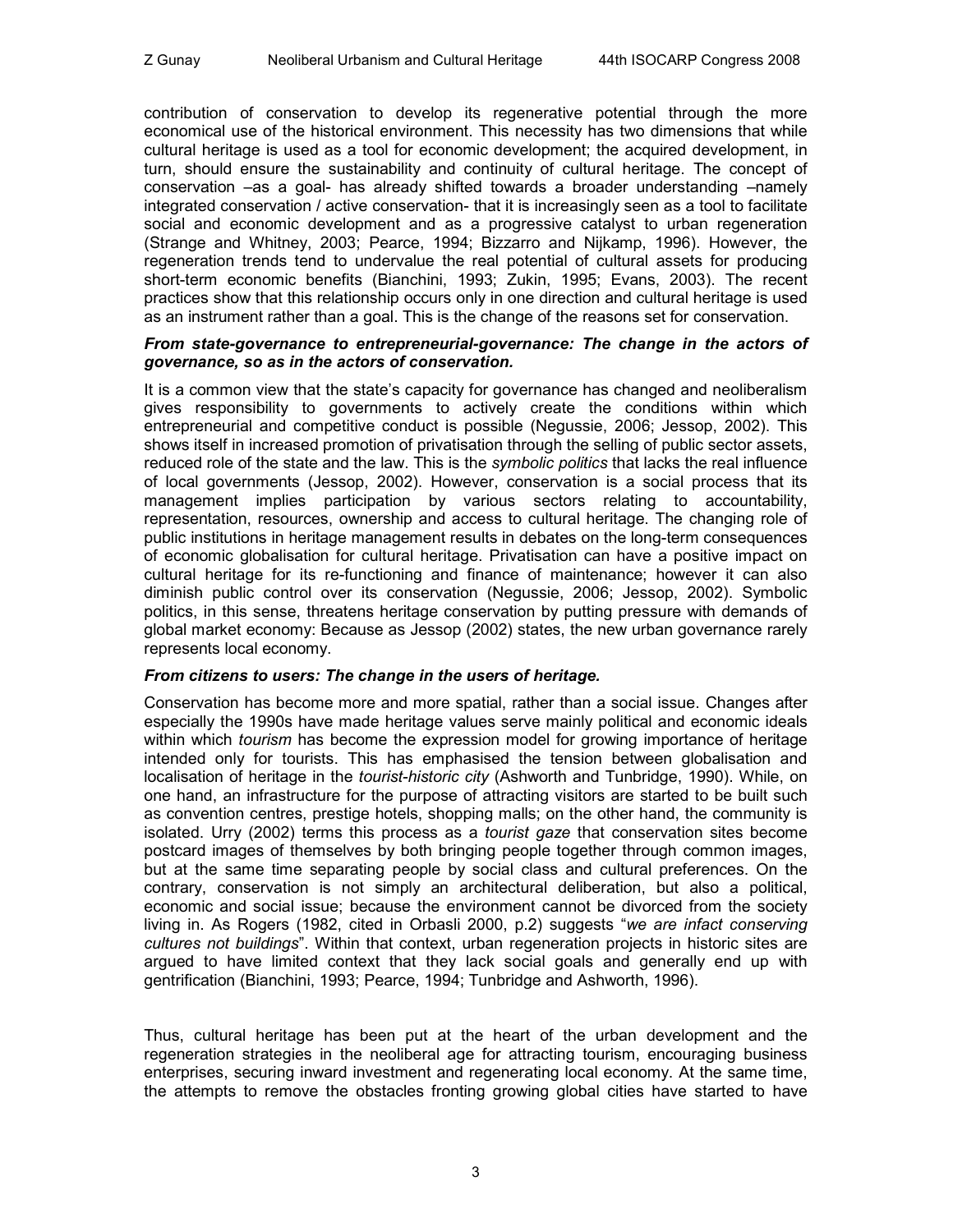deteriorating effects on its cultural heritage and on the society that have become part of this heritage:

- The space is started to be restructured in fragments through so-called *flagship* projects. Space has become fragmented, so does the planning.
- Heritage places have become places of consumption, and they are rearranged and managed to encourage consumption.
- The regeneration trends tend to undervalue the real potential of cultural assets for producing short-term economic benefits.
- The focus on strict conservation legacies tends to result in less locally distinctive identities through nourishing of gaze.
- The exploitation of cultural heritage as a promotion tool has the lack of public accountability and social goals replaced by capital. The real owners of the process cannot benefit from the developments; on the contrary, they are forced to leave their heritage through gentrification actions.

## **Neoliberal Urbanism, Heritage-led Regeneration and Sustainability**

As the development agendas are restructured through market-oriented incentives and debates on social inequalities within the context of increasing dominance of neoliberalism; the concept of sustainable development has correspondingly become dominant in the development discourse. At the same time, there appear sceptic views on this restructuring that development is stated to be anything but sustainable as the demands of enhanced market orientation ignores the needs of social construction process (Bizzarro and Nijkamp, 1996; Raco, 2005).

*Brutland Report* (WCED, 1987) defines sustainable development as the development that meets the needs of the present without compromising the ability of future generations to meet their own needs. Within this context, it can be termed as a methodology to accomplish economic growth and welfare while protecting environment and ensuring quality of life. Regarding cultural heritage, sustainability means ensuring the continuing contribution of heritage to the present through the thoughtful management of change responsive to the historic environment. It has a primary role for sustainability strategies that aims to provide socio-economic development, to resolve conflicts and to maintain equity principles (Bizzarro and Nijkamp, 1996; Roald, 2000). Especially in the second half of the 1990s, sustainable approaches has emerged in the conservation literature that the issues of sustainability through conservation were defined as a new and important model for stewardship as it relates to design, technology, economics, development, and social viability (ICOMOS, 2001).

That is, on one hand there is increasing social exclusion, minor economic significance, more heritage loss; but on the other hand there is more visible planning efforts, more support from media and urban elites and more real estate interest. There is no doubt that the heritage-led regeneration becomes the new orthodoxy within these social and political contexts. However, the question is its *sustainable management*.

The management of cultural heritage conservation, under the perspective of sustainability, needs to be integrated with broader planning strategies that seek to transform cultural heritage into an asset that aggregates value to all dimensions of the development process (Roald, 2000). According to him, both sustainable development and heritage conservation are working towards a common strategy for integration. This requires the integration of the concept of conservation as a basis for development strategy, the promotion of conservation as one of the means to achieve economic and social sustainability, the development of adequate management mechanisms and to involve participation of local community in the management process.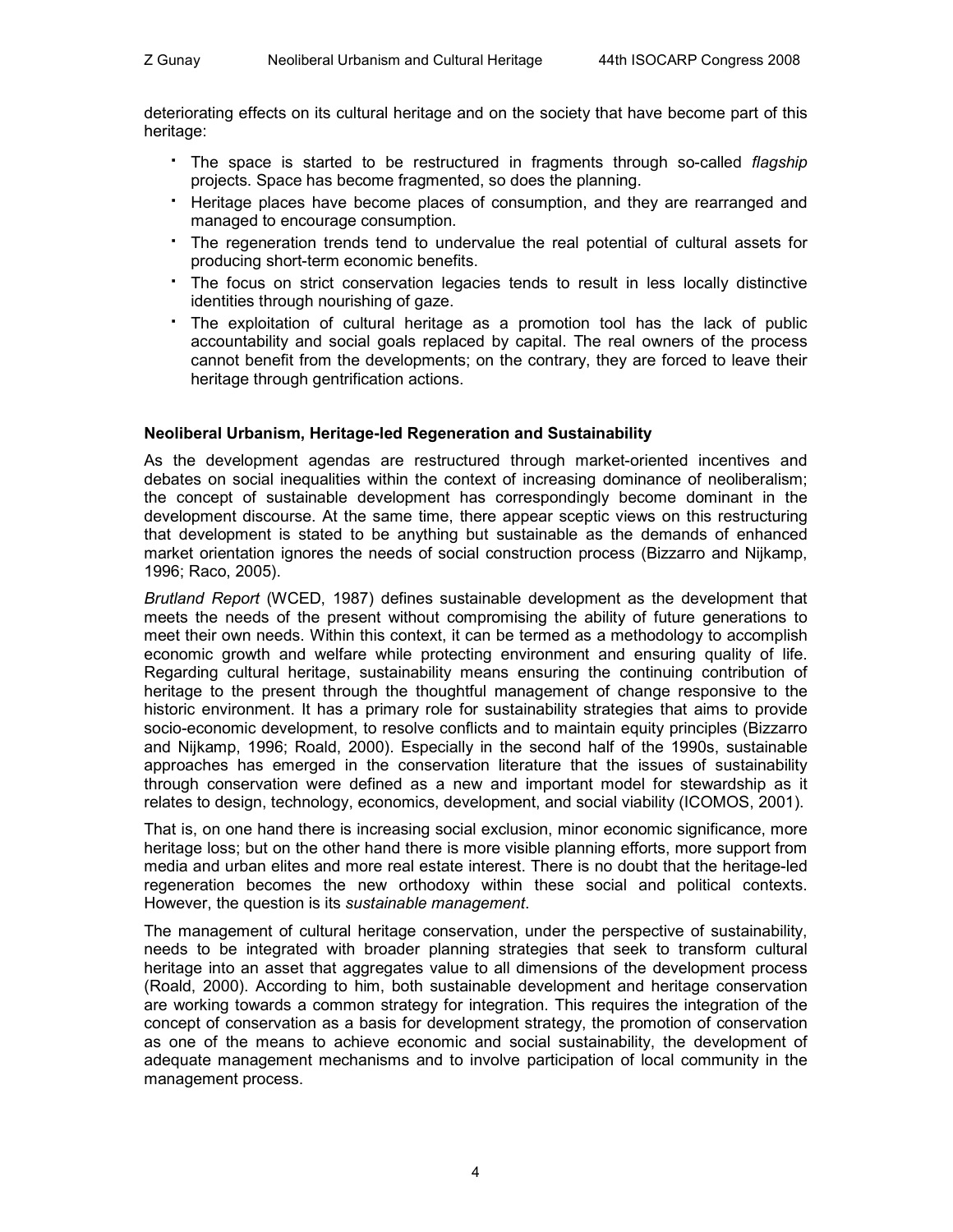#### **Sustainability of Heritage-led Regeneration Politics in Beypazari**

Having explored how neo-liberal urban politics shape present debates over cultural heritage and how heritage-led regeneration politics work in the attempts of adjusting to the global economy; this part examines the diverse impacts of these politics on the provision of sustainable historic cities, highlighting *Beypazari* as empirical evidence.

The concept of conservation in Turkey, which was formerly taken to be a museum-related phenomenon, has changed over the years; is now being interpreted as a process of revitalisation and integration of the entities having historical, cultural and architectural values with certain economic and functional potential. However, the perceived economic benefits from the re-use of the cultural heritage increasingly cause the transformation of the historic sites into large-scale development projects. The insufficiencies in realisation of public policies, rapid population growth, uncontrolled urbanisation, limited resources and different appreciation of historic environment result in pressures for development, through a greater complexity of issues to be tackled when compared to Europe. Within this context, *Beypazari* presents a unique heritage-led regeneration example to be a model for Turkey in balancing change and continuity with development policies.

Beypazari is a district of Ankara remaining as a cultural and economic centre throughout history due to its location on the Silk Road. Its population of 10.000 in the 16<sup>th</sup> century has become 36.227 in 2007; providing an evidence for its historical importance (Beypazari Municipality, 2005). Its economy is based on agriculture, trade, industry and mining. 67% of the population works in agriculture and 6% in trade sector. 60% of carrot demand of Turkey is supplied by Beypazari. Mineral water, trona mining zone, local foods and silver works telkari are other important assets of local economy. It is also one of the richest settlements of Turkey for both its historical and natural values. The settlement grew along the south and east axes since the beginning of the  $20<sup>th</sup>$  century, creating two different spatial organisation. The old part comprises of the 150-year old historical bazaar area and six surrounding neighbourhoods where the community still lives in 3500 timber houses dated back to the 19 $^{\text{th}}$ century (see Figure 1).

Despite its rich history, Beypazari has sat in the agenda of Turkey and become a model for heritage-led regeneration with *Beypazari Yeniden Project,* which was launched by the Mayor Mansur Yavas after his election in 1999. Project aims to protect and regenerate Beypazari's cultural heritage for next generations through the promotion of cultural heritage as a tool to enhance cultural identity and to develop local economy. It consists of various sub-projects including the restoration of historical pattern; the promotion of traditional handicrafts and products; the protection of Turkish language and the conservation of natural values (Beypazari Municipality, 2006).



**Figure 1. Beypazari Old Town: a\_in the 1960s, b\_ in 2008 (Beypazari Municipality Archive)**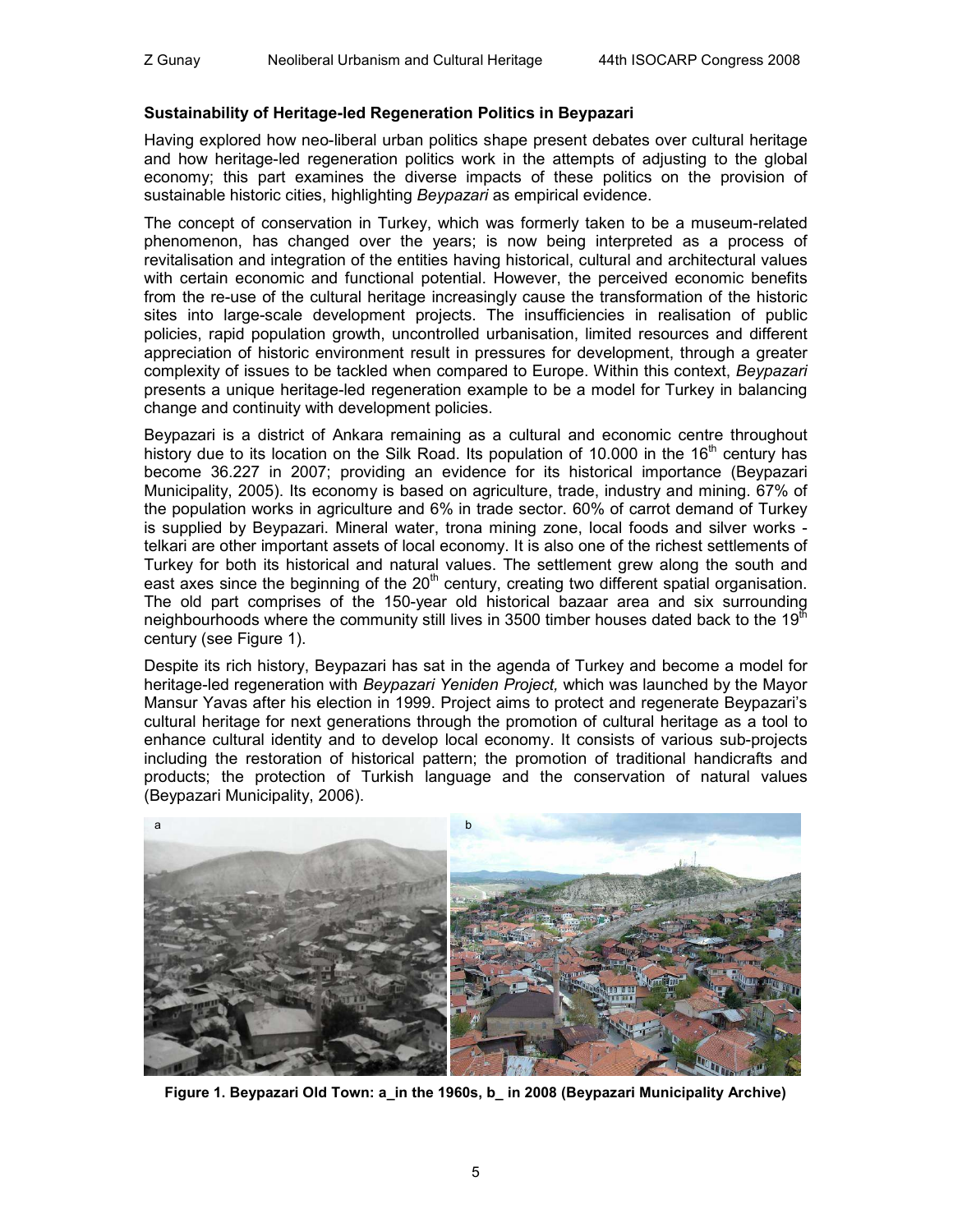#### *Conservation as a basis for development strategy*

The core of *Beypazari Yeniden Project* is the concept of heritage-conservation as the basis of Beypazari development strategy. Beypazari Municipality has known that cultural heritage has a primary role to provide socio-economic development and environmental protection. By starting with the restoration of only 25 buildings, the project has had a major impact in sustaining historical and architectural pattern, embracing local cultures and identities, rising property values and increasing the awareness on conservation.

Interventions were started in 1999; and 500 houses were renovated according to the original pattern in the first 3.5 years. The target is 1000 for the year 2008. The restoration has taken place along with re-functioning programme. The restorated housing stock gained new functions such as restaurants, museums and prestige accommodation pensions. Figure 2 shows the centre of the Project which is Alaaddin Street Renovation Scheme. Figure 3 and 4 shows the transformation of two buildings in Alaaddin Street. Tasmektep in Figure 3 is the first primary school in the Republican Era and today it serves as a local restaurant. The other figure shows the transformation of Mansion Munsur from a house to a local restaurant.



**Figure 2. Alaaddin Street: a\_before 2000, b\_in 2000 (Beypazari Municipality Archive), c\_in 2008 (Zeynep Gunay Archive)**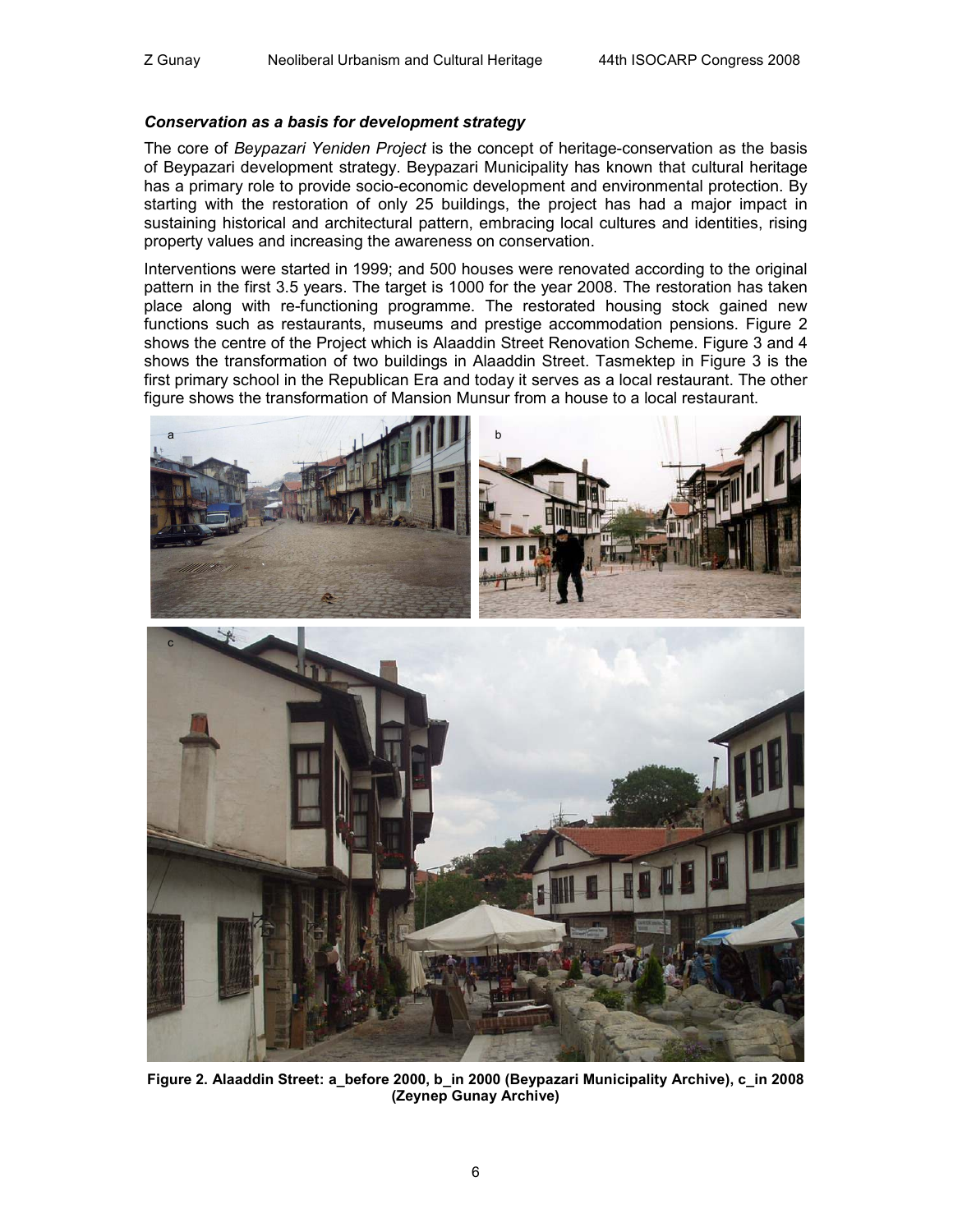

**Figure 3. Tasmektep: a\_in the 1930s, b\_in the 1990s, c\_in 2005 (Beypazari Municipality Archive)** 



**Figure 4. Mansion Munsur: a\_in the 1930s, b\_in the 1990s, c\_in 2005 (Beypazari Municipality Archive)** 

Besides physical conservation, Project has focused several regeneration programmes including the protection and development of traditional handicrafts, local food and culture. As stated by the interviewees, the Project has not only respected to the appropriate standards that are necessary for protection of historic environment, but also it has generated quality of life by providing re-use of historical buildings and environmental improvements by utilising public space and public art, and changing the image of the settlement. The interventions also provide the local community to understand and cherish the value of their properties.

#### *Conservation as one of the means to achieve economic and social sustainability*

Regarding the economic sustainability, local economic development is encouraged through the promotion of heritage tourism. The considerations, however, were not separated from the role of heritage as a public entity.

According to data from museums, the number of visitors reached to 45.000 in 2005, while it was 2000 in 1999. The total number of visitors has reached to 200.000 in 2008. Regarding the data, the annual visitor ratio increased by 1000%. The target for the number of visitors is 1 million. There are four hotels, 20 prestige mansion accommodations and one thermal hotel providing 1150 beds in total, while there was only one hotel beforehand. The average price is 35 YTL (1 YTL=  $0.518644 \in$ , June 2008). The annual average vacancy rate of hotels is 30-35%. In addition, the income of 1500 families depends on tourism. When the average ratio of household is taken as 5, the number of people working in tourism sector equals to 7500. The average GDP is approximately 4000-4500 euros. The major sources of income are local foods and handicrafts. Majority of the local foods have patents.

There are 67 local food stands, 16 local handicraft stands, 21 local restaurants, 7 local bakeries, 45 silver ateliers and 32 silver shops which are opened after 1999. The stands are rented for 10 YTL per month from the Municipality and average monthly income of a stand is equal to 1000-1500 YTL. In the festival weeks, the average weekly income rises to 1000- 1500 YTL.

*Historical Houses, Handicrafts, Carrot and Casserole Festival* is the most important cultural event in Beypazari. The first week of June welcomes concerts, exhibitions, stands for local products to present Beypazari nationally and internationally and also to present national and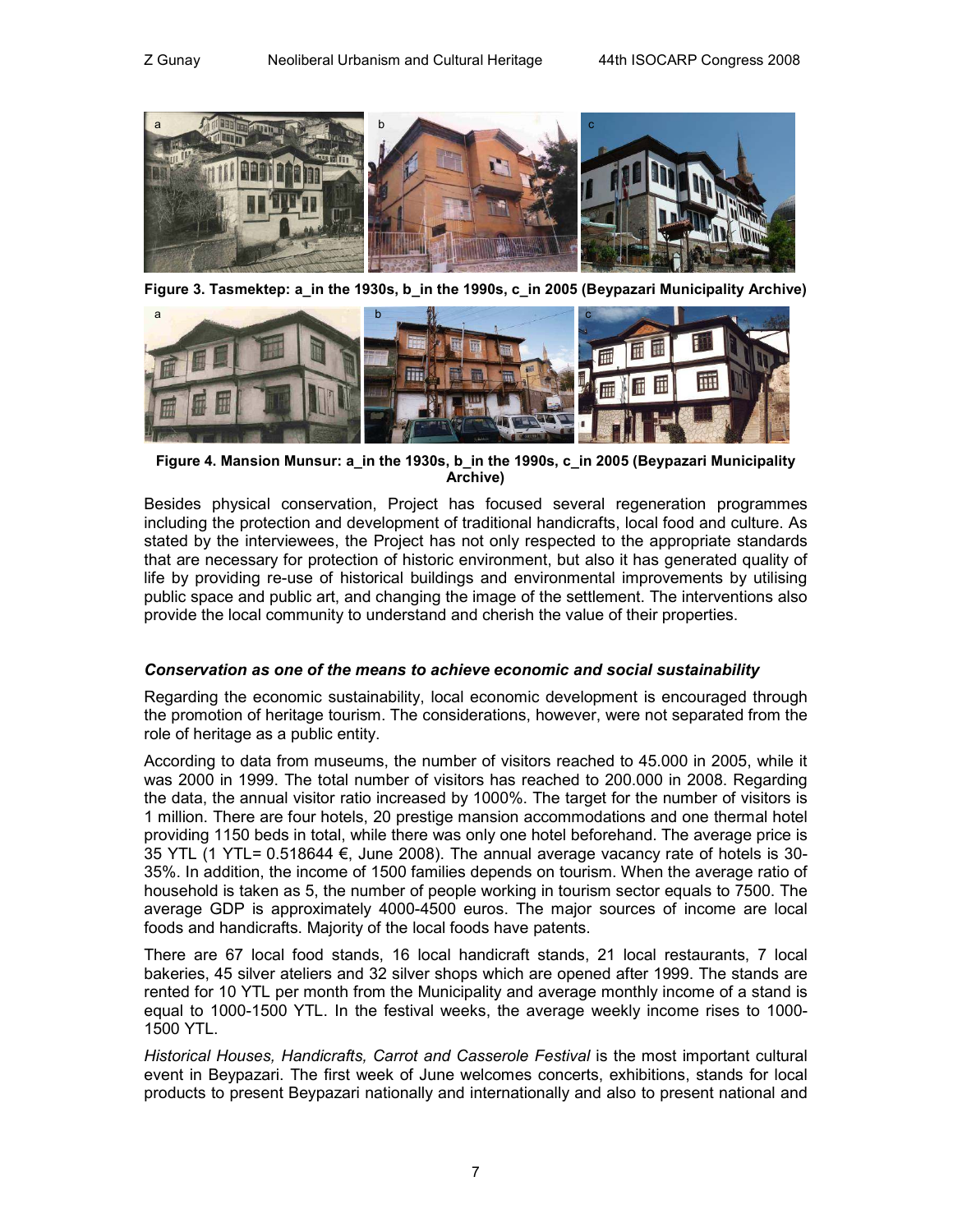international values to Beypazari. The number of visitors reached to 130.000 in 2008, while 50.000 visitors participated to the event in 2005.

Project has also had a major impact on property values. Average cost of a traditional mansion in Alaaddin Street has reached to 350.000 YTL from 10.000 YTL in five years. It is stated by the interviewees that the community regrets selling their old properties to move to new settlement areas. As strength of the Project, local community is encouraged to possess their own properties and their own businesses.

*One price* application is another programme of the Project. Every product in sale has a specific price put by the Municipality. This has not only brought the control of quality in production and purchase, but also provided equal opportunities for everyone.



**Figure 5. a\_Alaaddin Street and Working Women, b\_Rustempasa Local Handicraft Showrooms (Zeynep Gunay Archive)** 



**Figure 6. Alaaddin Street in the Weekend (Zeynep Gunay Archive)**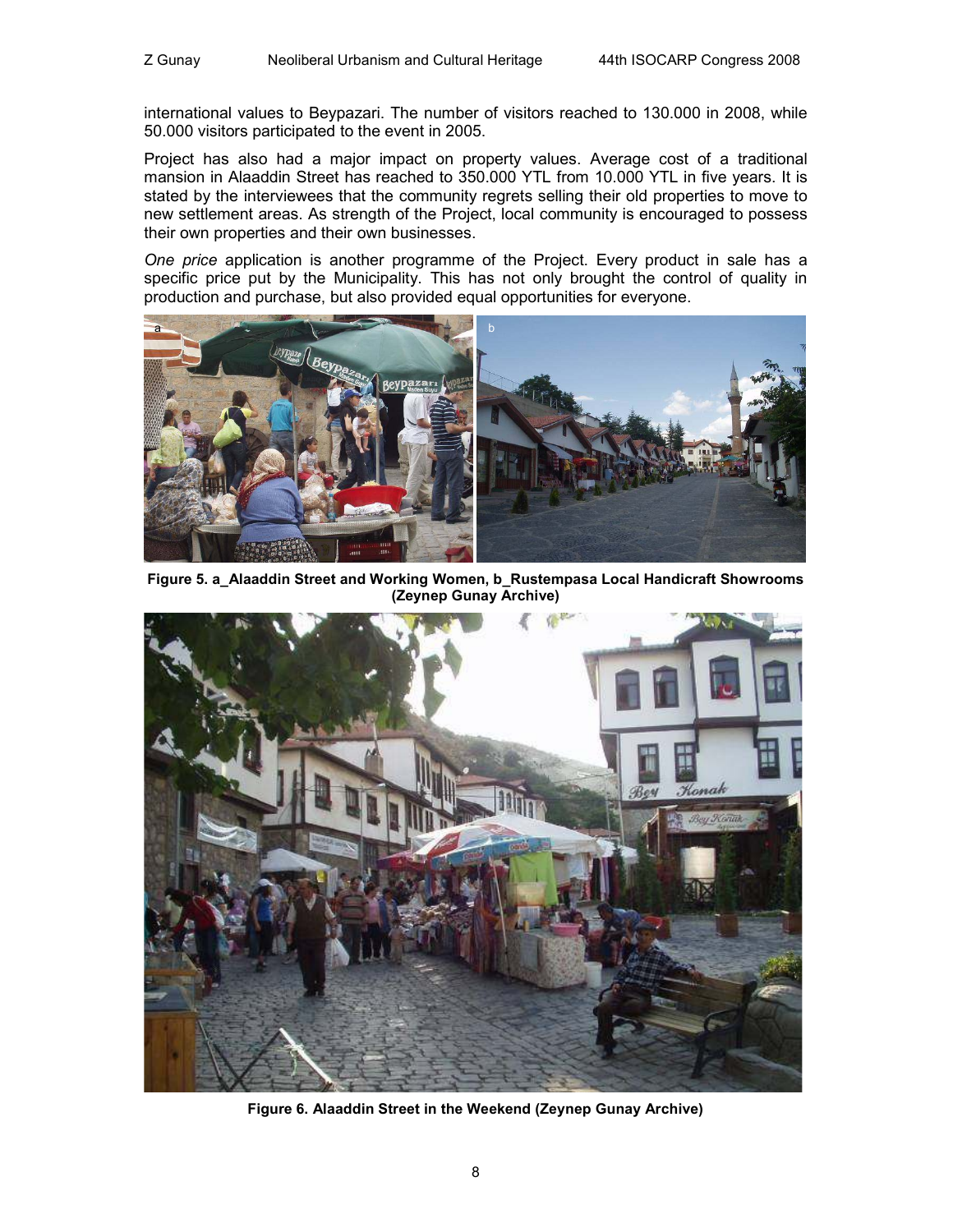Regarding the social sustainability, Beypazari Project outlines the fact that one of the success factors is to define the owners of cultural heritage and integrate them actively in the process. The provision of cultural participation and the encouragement of social capital are two of the important impacts of the Project. Not only the physical interventions but also participation in the process have increased confidence and pride among the community, provided a platform to express and exchange needs and ideas for becoming better off without making anyone worse-off.

*The Cities are Children's Project,* started by the cooperation of CEKUL Foundation and Beypazari Municipality in 2008, is another important achievement for Beypazari community that it aims to make children aware of the cultural richness of their hometowns, make them develop an understanding of urbanism and cultural identities and to make them become the cultural ambassadors of their hometowns.

Those developments have decreased the unemployment level and especially made women gain a special role in local economy. As stated by the interviewees, it was impossible for a woman to walk along the city centre alone before 2000; however today, they are the main labour force selling their own local products and sharing their ideas in the City Council.

In addition to income generation, the *Turkish Language Project* has been initiated by the prevention of the use of foreign words in labels of shops and products. The focus on sustaining local products has made Beypazari a focal point for visitors to experience traditional lifestyles, for community to make their crafts survive.

The results of the community audit also shows that the Project has increased the role of community in urban projects; changed the perception of the community on the settlement and its cultural heritage, increased quality of life, encouraged volunteering among the community and increased the organisational capacity of the community. It has created local community not only confide in themselves, but also confide in others.

## *Adequate management mechanisms and participation of local community*

The pioneering role of the local government and local community participation are two important factors in the management of Beypazari Project. According to the interview results, it can be stated that the Project has increased the role of community in urban projects, encouraged public-private partnerships, sponsorships and volunteering, provided public participation in decision-making process and encouraged integrated planning process.

The basic difference of Beypazari Project is that the regeneration attempts were initiated without designated as an *urban site*. Beypazari Municipality has been the leading authority in controlling, decision-making and monitoring. The Mayor claims that designation would bring strict measures making impossible to enable conservation including time constraints and bureaucratic boundaries. Eventually in January 2008, Beypazari was designated as an urban site.

Mayor's attitudes towards not getting professional help from universities and experts were debated extensively. He stated that an expert demands 1 million YTL, but he finished the first phase of the restoration job for 150.000 YTL. Additional finance was allocated from Ministry of Culture and Tourism, Nationalist Party and other sponsors. He claims that "*You have a ruined car, but you want to put a Mercedes motor."*

By personal incentives of the Mayor, the sponsorship of major Beypazari holdings, universities and business organisations has been provided. The agreements started with 25 buildings, now exceeds 500. Lately the Municipality has launched a programme called *Sponsorship for Beypazari Houses*. There are various opportunities provided for sponsors including the renaming of the street after the sponsor firm, the provision of stands in the fests for ten days and permission for promotion and selling products, the promotion of the restoration event in media organs. The community has been encouraged to take role in the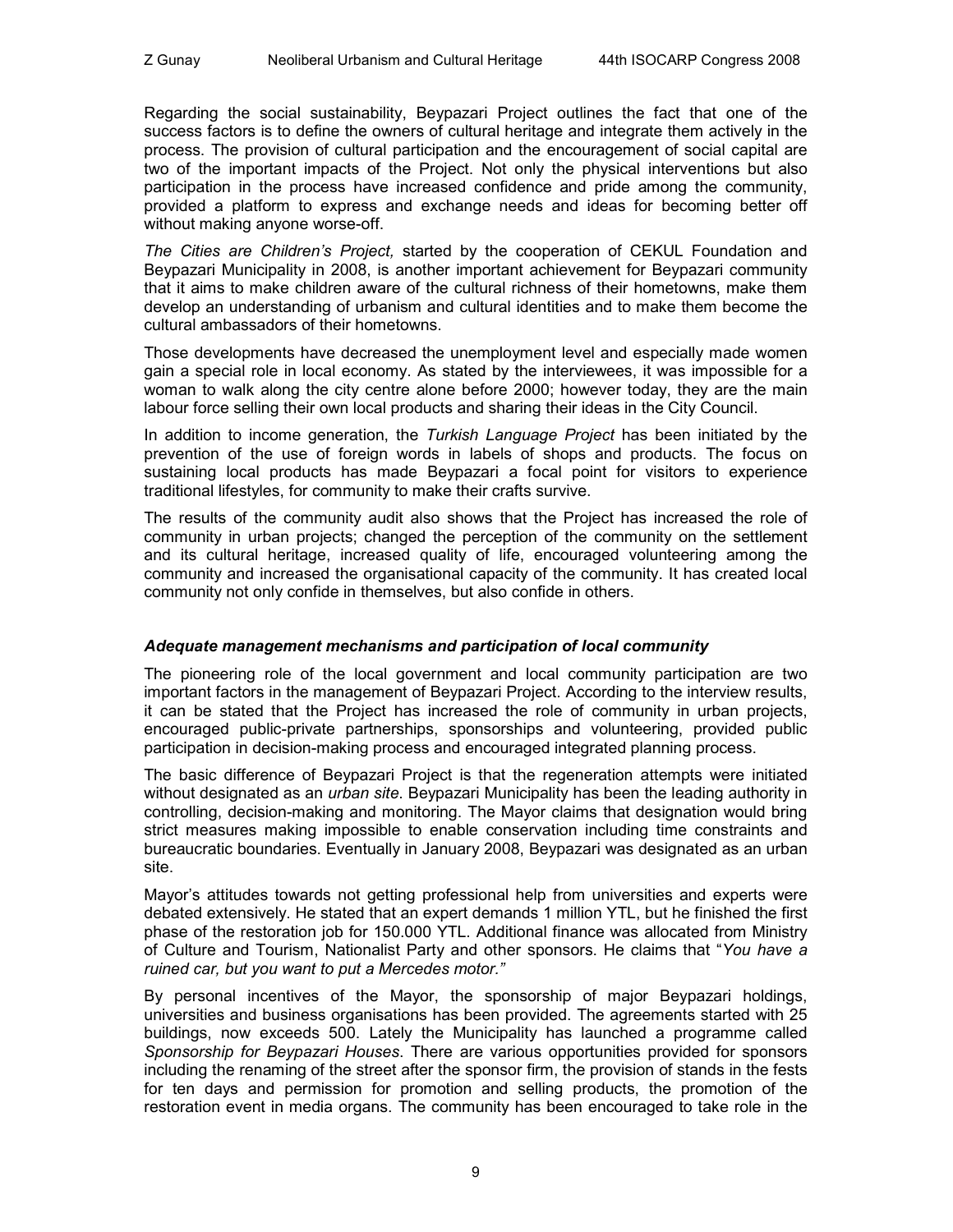restoration of their properties by outlining the fact that they will be living in healthy buildings; the value of the buildings will be increased and they will be earning money from this. The Municipality pays for the roof and outer façade maintenance, the rest is due to community itself. The possible opportunities of having a restorated property have created willingness for the community to conserve their environment and properties.

Regular referendums and face-to-face contacts have also been provided to make people have a role in this project and also share their ideas about the planned projects. This has also created a self-monitoring process to assess the impacts of the Project. Beypazari City Council was recently founded according to Municipality Law No. 5393 article 76; with the participation of professional boards, universities, related non-governmental institutions, neighbourhood directors, representatives of public authorities and political parties. Its role is to enhance city vision and citizenship awareness, to provide sustainable development, social tolerance, transparency in management, participation and self-management through volunteership.

Beypazari Project outlined the fact that conservation cannot be achieved solely through physical interventions but through the protection of promotion of identities as a whole. This requires not only a strong integrated vision, but also a strong branding effort. Beypazari Project, in that sense, can be defined as a *branding* project within which includes the integrated performance of physical interventions, local development strategies and their promotion in the media. It is stated by an interviewee that this is a self-oriented total quality management.

## *Challenges*

To summarize the findings of the research with respect to sustainable development, it can be stated that Beypazari Project;

- Achieved the conservation of historic environment,
- Created a sense of place, a healthy and safe local environment,
- Created a growing and diverse local economy which provides employment and wealth,
- Provided active volunteership,
- Provided quality of public service,
- Encouraged diverse and creative local cultures and identities that community can embrace and be proud,
- Respected to community needs,
- Provided public participation, social inclusion and justice.

Besides the positive impacts stated above, there are also challenges threatening the sustainability of cultural heritage.

To begin with, the uncontrolled renovation of historic environment by not designating Beypazari as an urban site has resulted in major debates in the conservationist academic arena. The project developed it's a self-management scheme to prevent the measures of conservation legacy; however it ended up with controversies on the meaning of sustainable conservation.

There are claims from the community that the Project is limited to a specific geographic area and a specific income group. It is stated that the community who are getting the benefit of tourism today are already the privileged group. The community living and working in the surrounding areas claims that the visitors have started to prefer the furbished part of the settlement and they have been losing attraction.

Another point underpinned by the interviewees that the concentration on tourism threatens the traditional crafts especially in the bazaar area. Because of the opportunities served by the tourism sector, the owners of crafts shops have shifted to tourism-related purchase such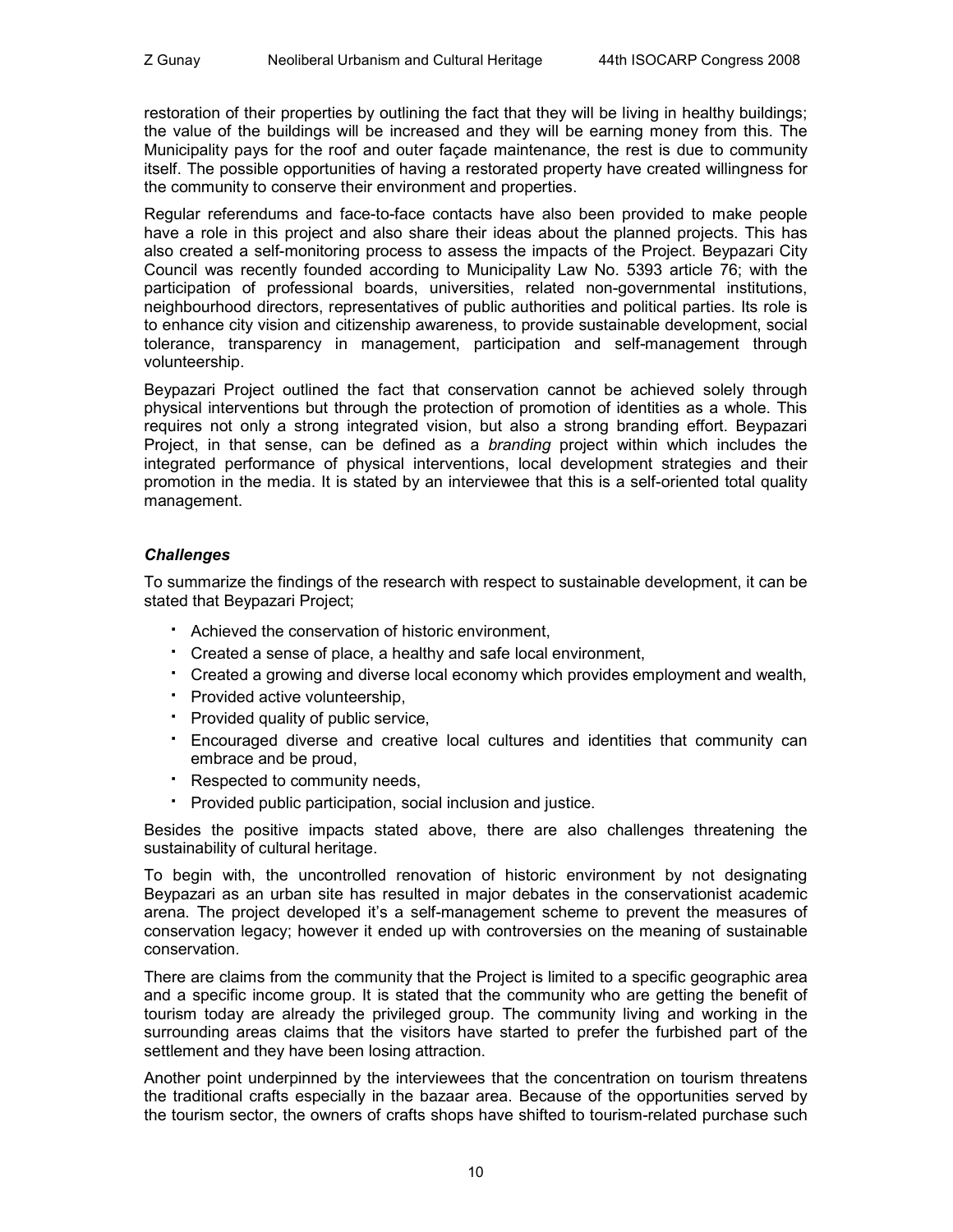as gift shops selling cheap Chinese products. There are also drawbacks about the worsening quality of local products. Interviewees state that the demand generated by tourism increases competition among the community. Regarding the *one price application*, the community searches for more income by using low standard input.

There are also hesitations about the increasing number of visitors. It is stated that alienation has not been observed since there are less foreign visitors. However with the target of 1 million visitors per year, the community expects alienation within the community.

#### **Conclusion**

Neoliberalism is constructed on *There is no alternative* ideology. But there are always alternatives. It is impossible and needless to ignore the reality of a globalised economy. But the beneficiaries of globalisation can be adopted and measures to reduce the negative impacts of a globalised economy can be established. When conservation is considered, the solution lies in the path of ensuring the continuing contribution of cultural heritage to the present circumstances through the effective management of change which is responsive to the historic environment. This is the establishment of sustainable management of cultural heritage.

*Firstly, there is a change in the concept of assets to be conserved resulted in the interpretation of history*. Economic development should also be encouraged, especially in an era where the world order is designed by competitiveness; however, it should not be the primary goal and the considerations should not be separated from its role as a public entity.

*Secondly, there is a change in the reasons for conservation*. But the economic or political commodification of the past should reconsider regeneration policies in order to respect to the appropriate standards that are necessary for protection of historic environment and for generating quality of life, social cohesion, and community development.

Finally, t*here is a change in the actors of governance, so as in the users of heritage*. But the success demands respecting the influence and interest of diverse stakeholders, but at most the community as the major Subjects of urban practices. This is defining the owners of cultural heritage and integrate them actively in the process.

Within this context, Beypazari Project represents a vital example in heritage-led regeneration that it has provided integrated regeneration efforts that target local community and its economy. Rypkema (2005) states that

"*In the 21st century, only the unwise city will make the choice between historic preservation and economic development. The wise city will effectively utilize its historic built environment to meet the economic, social, and cultural needs of its citizens far into the future*".

And Beypazari has proved that it is wise.

## **Bibliography**

Ashworth, G.J. and Voogd, H. (1990) *Selling the City: Marketing Approaches in Public Sector Urban Planning*, London: Belhaven Press.

Bianchini, F. (1993) Culture, conflict and cities: issues and prospects for the 1990s. In: Bianchini, F. and Parkinson, M. eds. *Cultural Policy and Urban Regeneration: the Western European Experience*, Manchester: Manchester University Press, pp. 199-213.

Beypazari Municipality (2006) *Beypazari Yeniden, Beypazari Yapilanma Calismalari* (In Turkish). Beypazari.